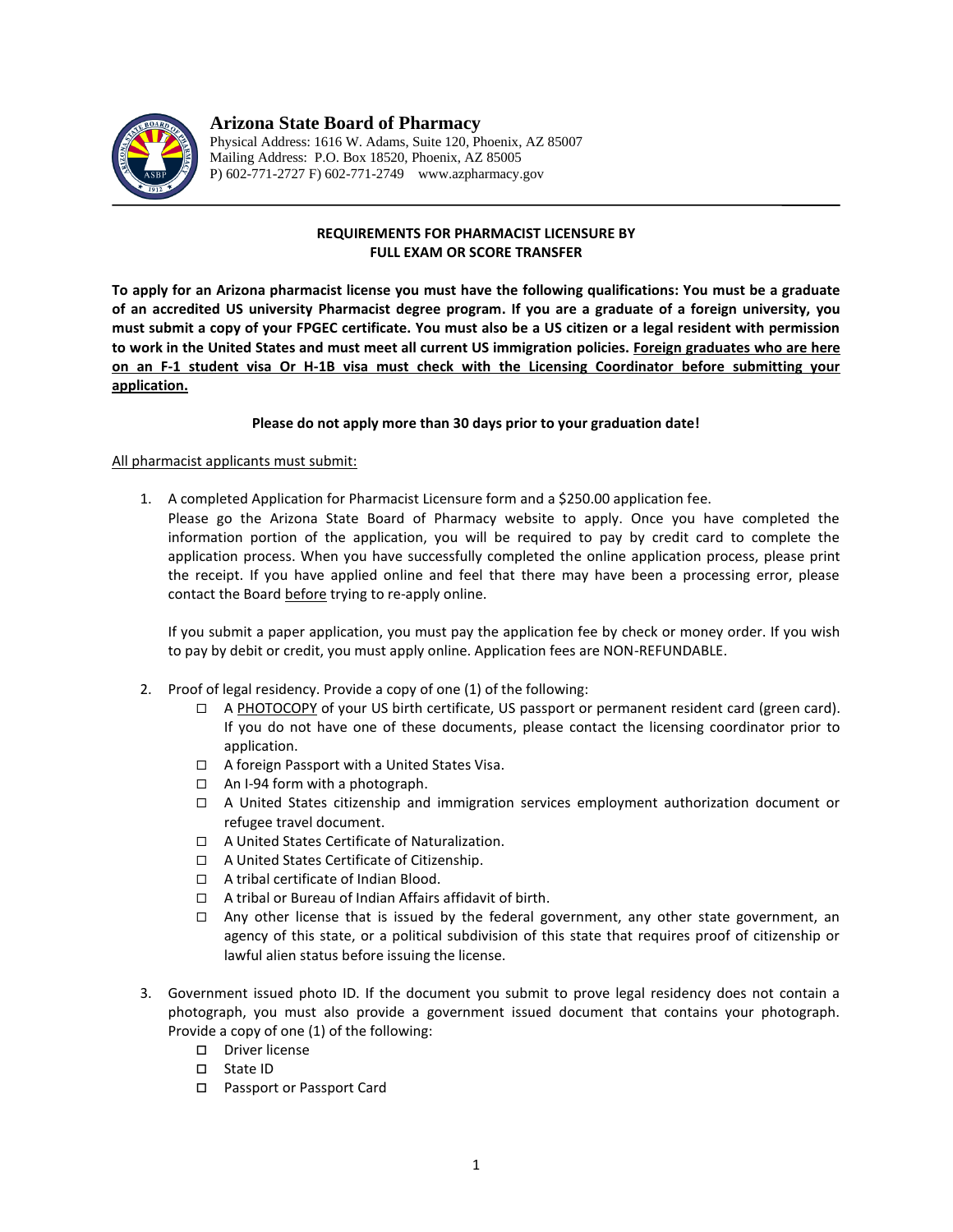- 4. Documentation of any name changes. Acceptable documents include (please provide a copy):
	- □ Marriage License
	- $\Box$  Divorce Decree (showing restoration of previous name)
	- □ Court Order
- 5. A copy of a valid Arizona Fingerprint Clearance Card.
	- $\Box$  If you have a valid Arizona Fingerprint Clearance Card, submit a copy.
	- □ To obtain an Arizona Fingerprint Clearance Card, Arizona residents may apply online through the Department of Public Safety's website (https://www.azdps.gov/services/public/fingerprint). On the application, select the Regular Application - Paid Employee, and then select the Board of Pharmacy - Licensure. The statutory reference for our agency is A.R.S. § 32-1904.
	- $\Box$  Applicants who are not in Arizona must contact the Arizona Department of Public Safety (DPS) for an application packet. You may request a packet directly from DPS by calling (602) 223-2279. Office hours are Monday through Friday from 8:00 a.m. to 5:00 p.m.
	- $\Box$  You must send or email a copy of the card once you receive it. The Board will not receive a copy of the card from DPS.
	- For more information please review DPS Fingerprint Clearance Card Frequently Asked Questions at [https://www.azdps.gov/services/public/fingerprint.](https://www.azdps.gov/services/public/fingerprint)

|                                | <b>STATE OF ARIZONA</b><br>DEPARTMENT OF PUBLIC SAFETY<br>Fingerprint Clearance Card |        |                             |                       |  |
|--------------------------------|--------------------------------------------------------------------------------------|--------|-----------------------------|-----------------------|--|
|                                | Name: JOHN O. PUBLIC                                                                 |        |                             |                       |  |
| <b>Birth Date:</b><br>1/1/1900 |                                                                                      |        | <b>Issue Date: 1/1/2009</b> |                       |  |
| м                              | 165                                                                                  | 60     | BRO                         | <b>BLK</b>            |  |
|                                | Weight                                                                               | Height | Eyes                        | Hair                  |  |
| Sex                            |                                                                                      |        |                             | Expire Date: 1/1/2015 |  |

Sample

6. Proof of Pharmacy Graduation

 $\Box$ 

 An official finalized college transcript **SENT DIRECTLY** from the college of pharmacy from which you graduated. This must be received by this board in order to complete your application, please be sure to request the **FINAL TRANSCRIPT** to avoid delays.

#### **For a Foreign Graduate**

- $\Box$  If you are a graduate of a foreign college or university, the following replaces the transcript: A photocopy of your FPGEC certificate (Foreign Pharmacy Graduate Examination Certificate).
- $\Box$  1500 intern training hours for foreign graduates only. Foreign graduates must submit proof of a minimum of 1500 Intern hours earned in the United States. These hours must be verified by the Board of Pharmacy in the state in which they were earned.
- 7. Copies of court documentation relating to all arrests, charges, or convictions disclosed on the application. Printouts of public access records are not acceptable. Staff understands that each case is different. However, the documentation must show the following:
	- $\Box$  The charges filed against you.
	- $\Box$  The charges you were found guilty of or pled guilty/no contest to, if applicable
	- $\Box$  What the courts asked you to do, if applicable. Acceptable documents include, but are not limited to:
		- Diversion Agreement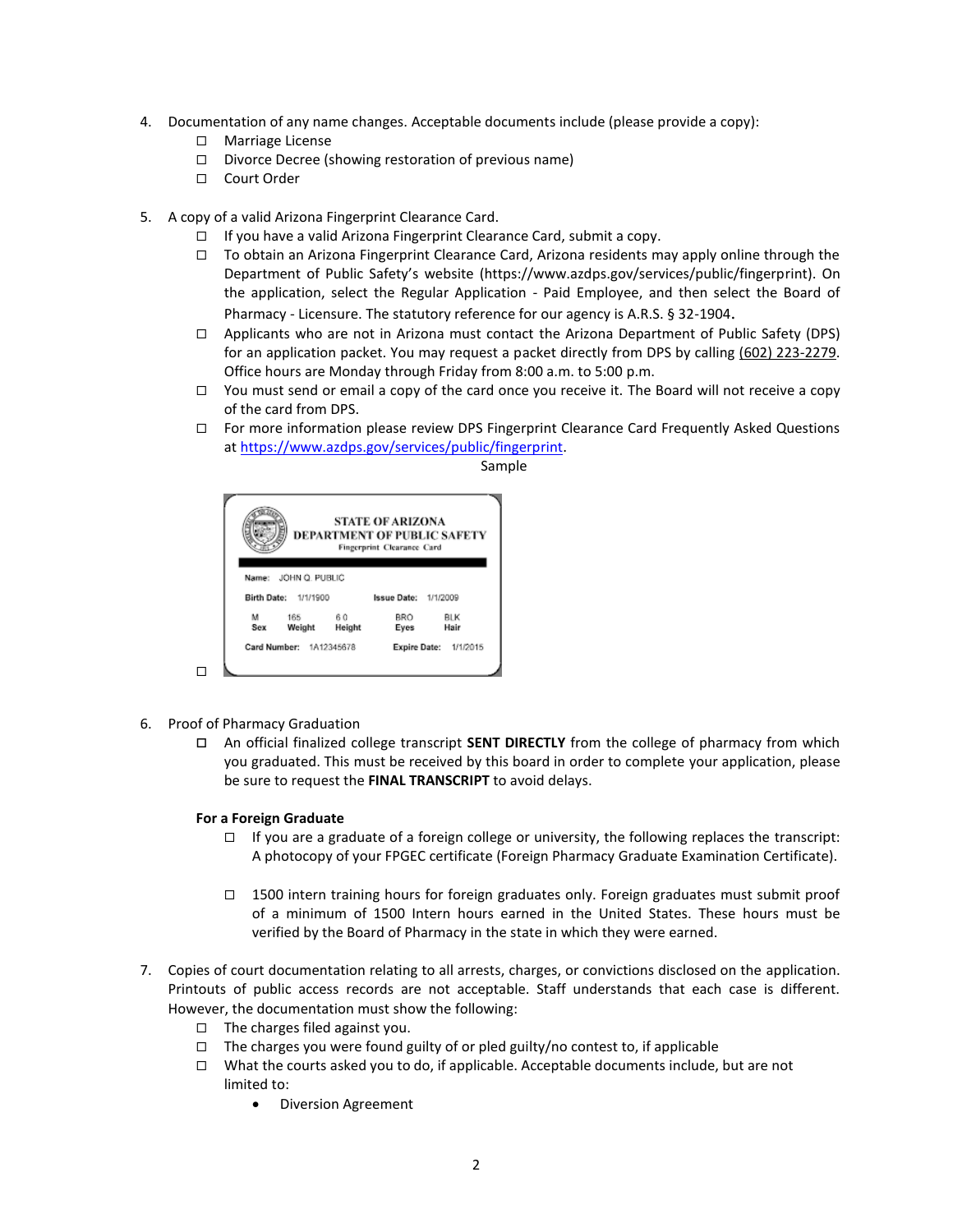- Plea Agreement
- Sentencing Document
- □ Proof you completed all requirements or the end result of their case. Including, but not limited to:
	- Dismissal
	- Case closure

If records are unavailable, the Board will accept a letter from the appropriate court, on their letterhead, indicating that records are not available.

- 8. If applicable, copies of documentation relating to any past, current or pending disciplinary action of any professional license. If records are unavailable, the Board will accept a letter from the related agency, on the letterhead, indicating that the records are unavailable.
- 9. If applicable, copies of documentation relating to the denial of any applications for professional licensure. If records are unavailable, the Board will accept a letter from the related agency, on their letterhead, indicating that records are not available.

Once your application has been processed by the Board, you will receive a checklist indicating your application status. You will not be eligible to test until ALL ITEMS have been received and verified. You can monitor your application online during the process.

## **ALL DOCUMENTS MUST BE RECEIVED BY THE BOARD WITHIN 90 DAYS OF APPLICATION!**

**You have one (1) year to complete licensure from the date we receive your application. Score transfer applicants must complete licensure prior to the 1-year expiration of your NAPLEX score.**

#### **EXAM INFORMATION**

Register for your exams with NABP (National Association of Boards of Pharmacy). You must register for your NAPLEX and MPJE exams at NABP's website: *[www.nabp.net](http://www.nabp.net/)*

## **DO NOT REGISTER FOR YOUR EXAMS UNITL 30 DAYS PRIOR TO YOUR GRADUATION DATE!**

Exams must be **PREPAID** and your name must appear on the roster sent to the Board to be marked eligible to test. You may take you exams in any order! You will only be marked eligible to test if you have graduated and all items have been received by the Board.

Your ATT testing authorization number will be sent to you **from NABP via the e-mail address YOU entered when you registered for your exams**. Be sure to check both your inbox and your spam folder for emails from NABP. If you delete or can't open you the email, please contact NABP by e-mail or call **NABP Customer Service at 847-391- 4406**.

**If you have moved, please notify the Board ASAP. Your license will be sent to the address on file. If you fail to notify us of an address change, you will need to pay an additional \$30.00 for reprinting and mailing.** 

#### **CHECKING YOUR SCORES**

You may check your score in 48 hours after the exam at the NABP website. [www.nabp.net](http://www.nabp.net/)**.**Click on the link to the NABP website and follow the instructions for logging in to view and print out your score. If your score has not posted please remember that if you can't see it, neither can the Board.